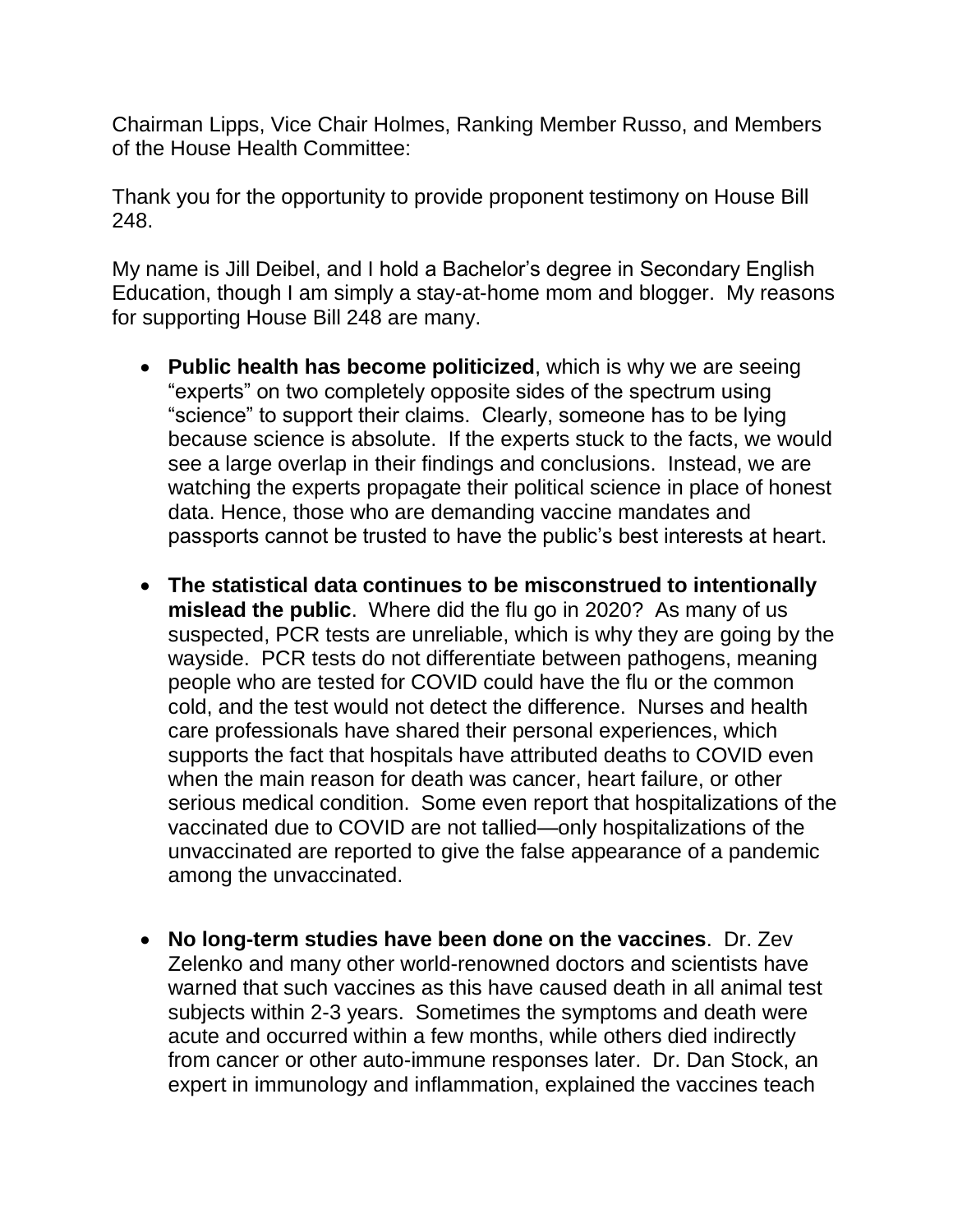the body to fight COVID wrong. Instead of allowing our bodies to naturally fight off the virus, the vaccine causes the immune system to turn against itself with tragic consequences. This is due, in part, to the Antibody Dependent Enhancement (ADE) component of the vaccine. Regardless of whether or not the FDA approves the vaccine, we are seeing entities like the FDA become politically compromised and strongarmed into implementing the demands of higher authorities. The general public should not be the "experiment."

- **Adverse side effects of the vaccines are being censored and under reported**. Some medical professionals who have tried to report COVID vaccine deaths to VAERS have often been unable to do so. VAERS is artificially suppressing the number of reported adverse events. Tech giants, like Facebook, Twitter, and Google, are also guilty of scrubbing truthful information about the vaccines. When people try to share studies or experiences that are contrary to the government's narrative, these reports are "fact-checked" and removed to ensure only one side of the story is allowed to be told. In fact, medical professionals who speak out to warn against the vaccines are targeted and vilified. According to our children's pediatrician, and experts like Dr. Zev Zelenko and others, there is a high rate of miscarriages within the first trimester of pregnancy, ovarian dysfunction, lower sperm counts, increased risk for cancer, auto-immune disorders, and a host of neurological side effects as a result of this vaccine's technology. In children, particularly, there are higher-than-reported incidents of myocarditis and heart inflammation. Thousands have shared their bad experiences with the vaccines on social media. Such stories are rare with traditional vaccines. The worst part, many of the people who went to their doctors when the adverse reactions occurred were told it "couldn't be the vaccine" causing the problems. Our neighbor nearly died when his body began attacking his platelets, causing him to nearly bleed to death within two months of taking the COVID shot, which his doctor claimed was unrelated even though no other reason for his condition could be ascertained. Many older people in our community suddenly died of heart attacks soon after taking the shots, only for everyone to assume it was the result of old age. Of course, none of the pharmaceutical companies can be held liable for any of these adverse events, which is horribly suspect.
- **Vaccine mandates are unnecessary because antivirals are available that can make COVID 99% survivable.** It's been proven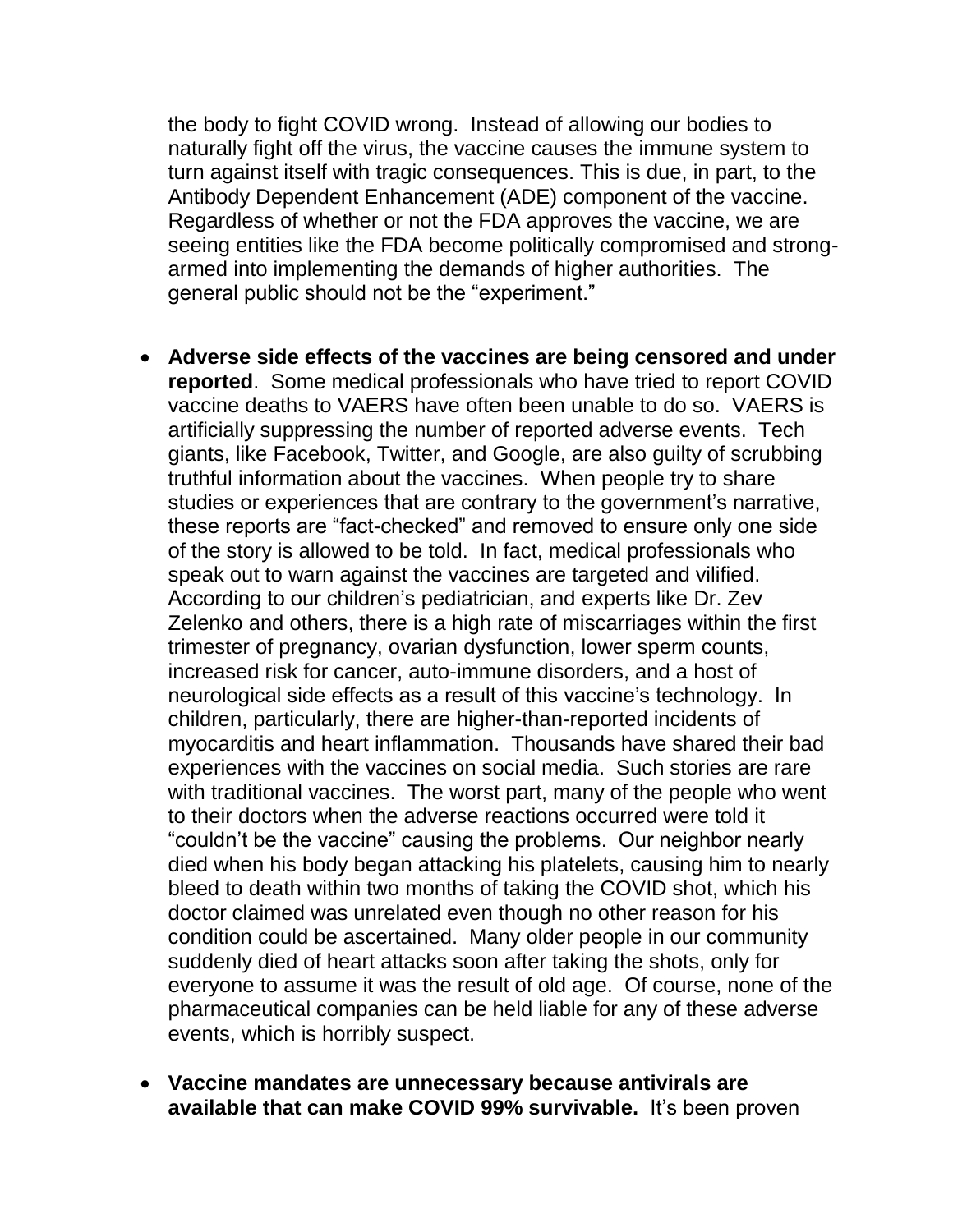that if COVID is treated within 1-2 days with a regimen of hydroxychloroquine or Ivermectin, along with Zinc and Vitamin D, the survivability is extremely high. Our children's pediatrician informed us it works because she's never lost a COVID patient when using this combination of antivirals. Why would anyone take a COVID vaccine with its long list of possible adverse, long-term side effects when a safer and more effective treatment method exists? The National Institute of Health (NIH) won't advise to try the above approach unless a patient is hospitalized with COVID and their oxygen levels are below 92. At that point, it's too late for the antivirals to work effectively. The NIH clearly does not value the preservation of life.

- **It's a lie that if everyone is vaccinated, we can put COVID behind us.** Dr. Dan Stock, an expert in immunology and inflammation, addressed the Mt Union Indiana's Board of Education and explained COVID is like other respiratory ailments, like the flu and common cold, and it will always be present. COVID is not something we can eliminate from society because it can abide in animal reservoirs. We have wiped out smallpox because that virus could only survive in human reservoirs, so vaccines were effective in eliminating it. This is not the case with COVID. When you hear Big Pharma now saying countless booster shots will be required to counter the variants, it's clear they are more interested in lining their already deep pockets. Dr. Stock's assertion is substantiated because there is a large number of people who are becoming infected with COVID despite being vaccinated, and both the vaccinated and the unvaccinated who are infected have the same amount of viral load in their nares. It's also not true that the COVID shot will make you have less intense symptoms than an unvaccinated person. Recently it was revealed in the U.K. that 40% of their hospitalized COVID patients were vaccinated! It makes no sense to mandate people to take a vaccine that doesn't prevent them from getting COVID and might actually cause more harm than good especially when antivirals can successfully and safely treat the infection.
- **Natural immunity and good health practices are ignored.** People who have had COVID and recovered have acquired natural immunity already, yet this is disregarded. Obesity is a huge contributor to COVID infections, yet no one is saying to stop eating at McDonald's or encouraging people to exercise regularly. Just the opposite—"leaders" are trying to keep people locked down on the inside, which is the worst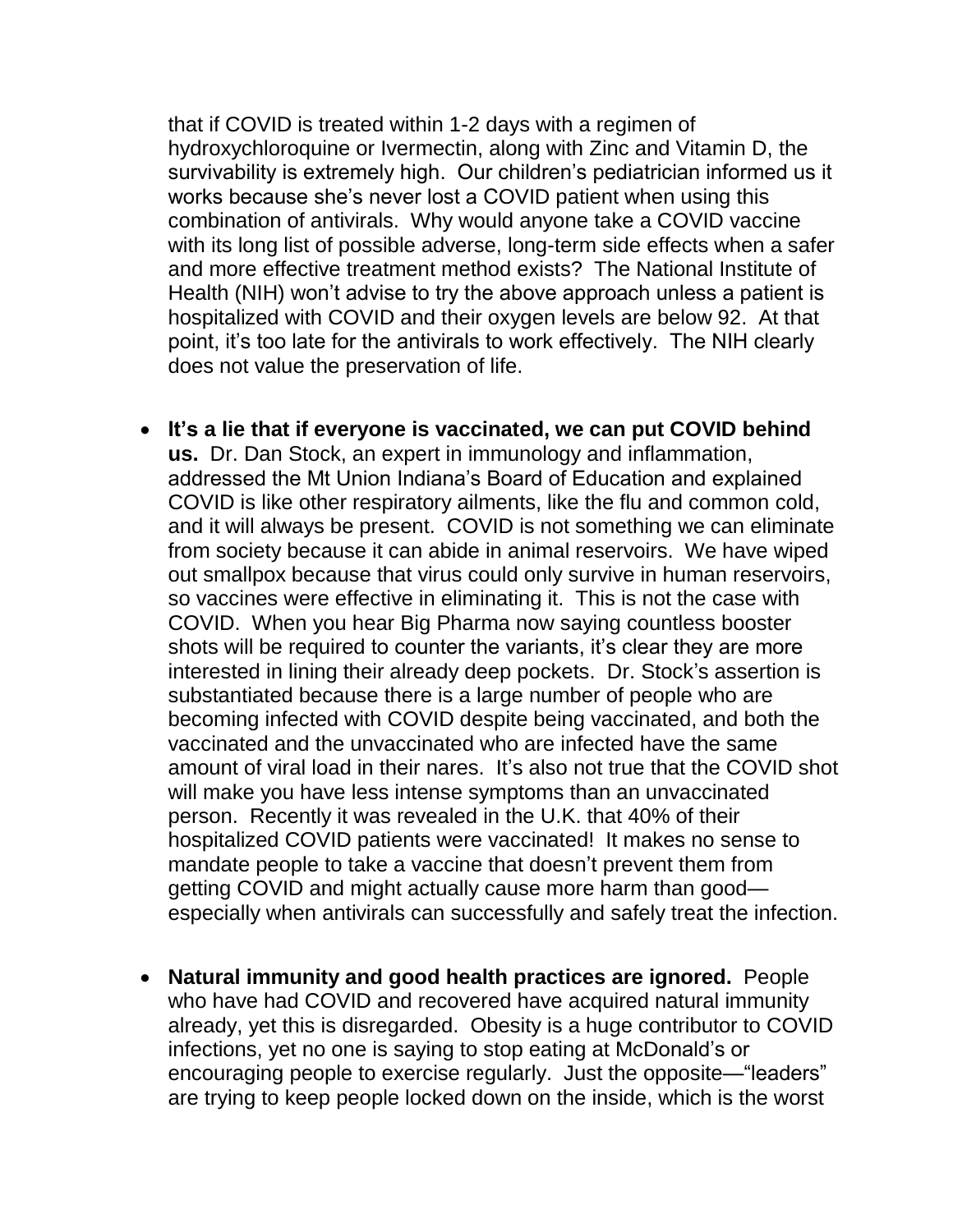thing to do! Particularly when it comes to kids, it's worth noting that since the beginning of the pandemic, 300+ kids have died world-wide, yet ALL of them had serious underlying health issues, like leukemia. ZERO healthy kids have died from COVID, making forced vaccinations and mask mandates absurd for young people, especially. "Two weeks to flatten the curve" to alleviate over-crowded hospitals has morphed into "no one can ever get sick again"—an impossible and unachievable goal. The Left wants this "crisis" to continue so they can keep exploiting "we the people."

- **It is wrong and discriminatory to prevent people from moving about freely in society due to their vaccine status**. We live in America because we value freedom—freedom that is guaranteed by the Constitution. For cities like New York and San Francisco to prevent people from entering gyms, bars, restaurants, and other large venues because they aren't vaccinated is COMMUNIST and antithetical to our country's cherished, foundational values. Nor is it acceptable for employers or other businesses and organizations to discriminate against individuals by requiring their employees to show proof of vaccination status or else be submitted to constant testing, social distancing, masking, and other strict measures that set them apart from their peers and co-workers. Treating people differently based on their vaccine status is the very definition of medical discrimination. It's also very hypocritical for the same people who are pro-choice and chant, "My body, my choice," to not extend that same "right" to those who want a choice over what chemicals are injected into their bodies. Some people have health issues that would prevent them from being candidates for the vaccine. It is up to every individual to make their own health decisions, and they should not be bullied into compliance by employers, retailers, school policies, etc. While the federal government maintains they will not implement a vaccine mandate, they are quite obviously doing it by PROXY, which is unconstitutional
- **Vaccine mandates violate the religious rights of Ohioans**. According to Pew Research, **74% of Ohioans claim to be Christians**. With that said, it's worth noting that Revelation 13:16-17 warns about the last days and the "mark of the beast": *It [the beast] forced all people, great and small, rich and poor, free and slave, to receive a mark on their right hands or on their foreheads, so that they could not buy or sell unless they had the mark, which is the name of the beast or the number of his*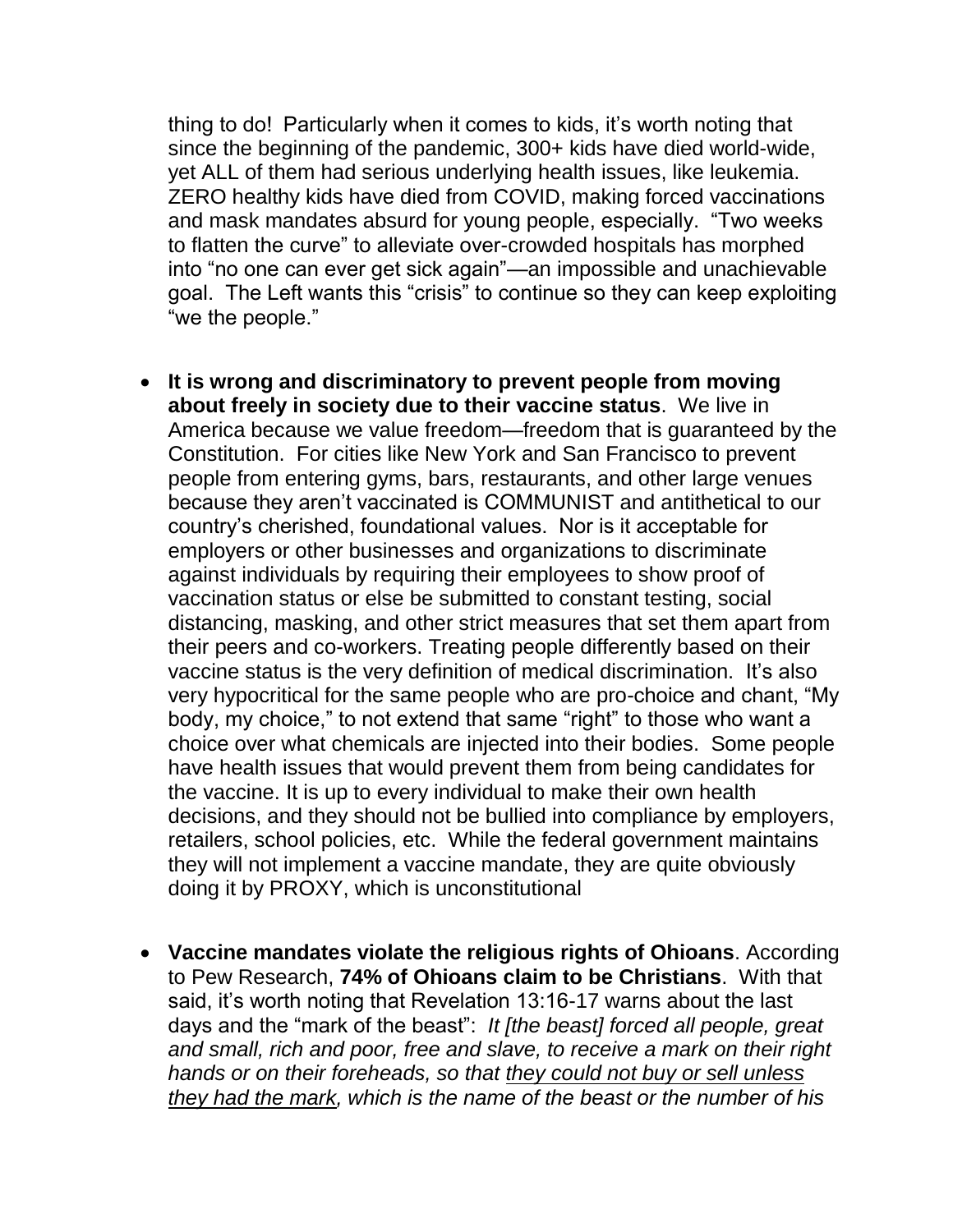*name.* Whether you are a Christ-follower or not, it's easy to connect the dots and see how setting a precedent with vaccine mandates could very well be a dress-rehearsal for something far more diabolical down the road. Revelation also talks about 1/3 of the world's population being wiped out, and although debates exists on how this will transpire, it gives one pause to consider how a bad vaccine could play a role in this.

In closing, it is very clear to anyone paying attention that the federal government, the CDC, left-wing communists in positions of power, governors, mayors, state health departments, fascists among us, and others who are drunk with elitism and power are more interested in exercising control over the populace for their own personal ambitions and feelings of superiority. The government has used COVID to isolate humanity and create pathogenic fear to manipulate people to react a certain way.

Telling people, **"show me your papers"** before they can go on their way is shockingly reminiscent of Nazi Germany and the areas they occupied during WWII. Separating the vaccinated from the unvaccinated is also **SEGREGATION**.

NO ONE has the right to force an individual to be vaccinated or cause them to lose the freedom of personal autonomy or be denied employment or the ability to enter businesses and other establishments. No one has the right to bully the unvaccinated into compliance against their will. It goes against everything we stand for as Americans.

Healthcare workers and the military are currently being forced to vaccinate or be fired. The heroes of 2020 are not being browbeaten. If they refuse and leave their employment, those industries could be decimated and leave us all vulnerable.

Our family strongly urges you to pass HB 248 quickly to protect those of us who aren't interested in being vaccine guinea pigs. Please fight for freedom. Protect us from medical discrimination so we can stay employed, our children can stay in school, and we can make our own health care decisions without paying a penalty by being forced to test, mask, social distance, or be subjected to other forms of discrimination. Maintain exemptions that must be respected and upheld without retaliatory action.

Thank you once again for this opportunity to provide testimony on the need for and urgency of House Bill 248.